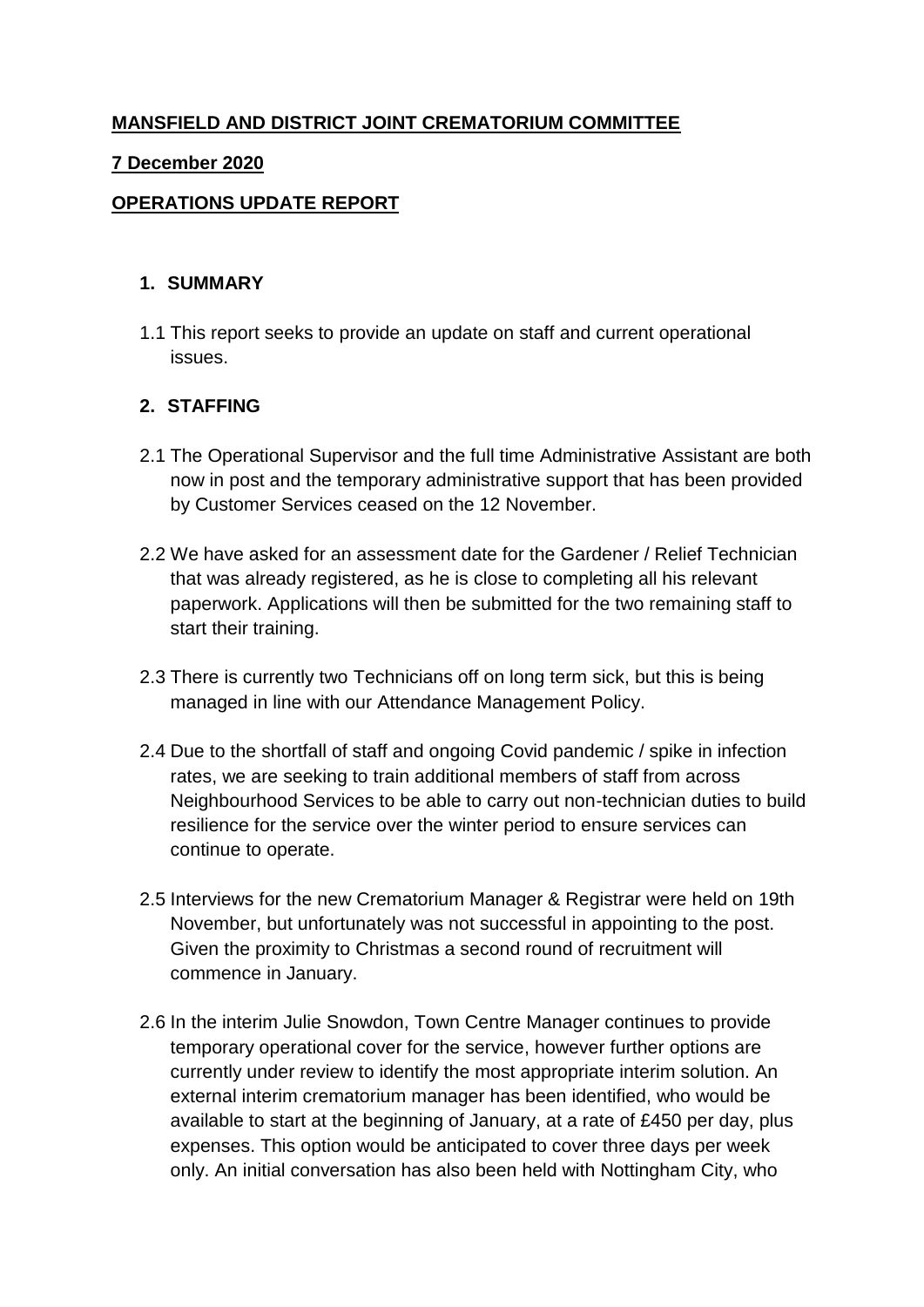also deliver crematorium and bereavement services, with a larger team, to consider whether there may be some resource that could be diverted from their team to support our facility on a similar three days per week basis, with a suitable recharge being made to cover the cost of the arrangement. A meeting is scheduled with City for 30<sup>th</sup> November to discuss what may be feasible.

2.7 A further option may be to back-fill Julie Snowdon's regular post as Town Centre Manager temporarily, to increase capacity and ensure that covering the crematorium can continue through the next round of recruitment without significantly impacting on other services. This is potentially a cheaper option with agencies advising that a suitable candidate could be sourced for around £250 per day. CVs have been received and are being reviewed, along with a potential option to deliver some specific functions through a third party for an appropriate fee.

## **3. COVID-19**

- 3.1 The number of funerals have now started to increase with the majority of services still being booked in the Thoresby Chapel due to the higher capacity and ability for web casting, but numbers are slowly increasing in Newstead Chapel as well.
- 3.2 The staff continue to work in a Covid secure way, maintaining bubbles where possible and adhering to additional measures when this is not possible due to staff numbers. They remain flexible and committed to ensuring that services are not affected and are operated in a safe manner.
- 3.3 They have also been working hard to improve the standard of the grounds since the impact of the first lockdown and continue to work outside as much as possible with the available resources. The additional trained staff we are seeking will also be expected to carry out work in the grounds.
- 3.4 Witnessed strewing's continue in line with the latest government guidance on permitted numbers of attendance.
- 3.5 The Book of Remembrance re-opened and has continued to remain open through the second lockdown due to the safety measures that have been implemented to reduce the risk to staff and visitors. However, the floral hall remains closed to visitors, other than service attendees.
- 3.6 Face coverings in public areas are now a requirement for both staff and visitors, in line with MDC procedures and QR Track & Trace codes are in place at all entrances.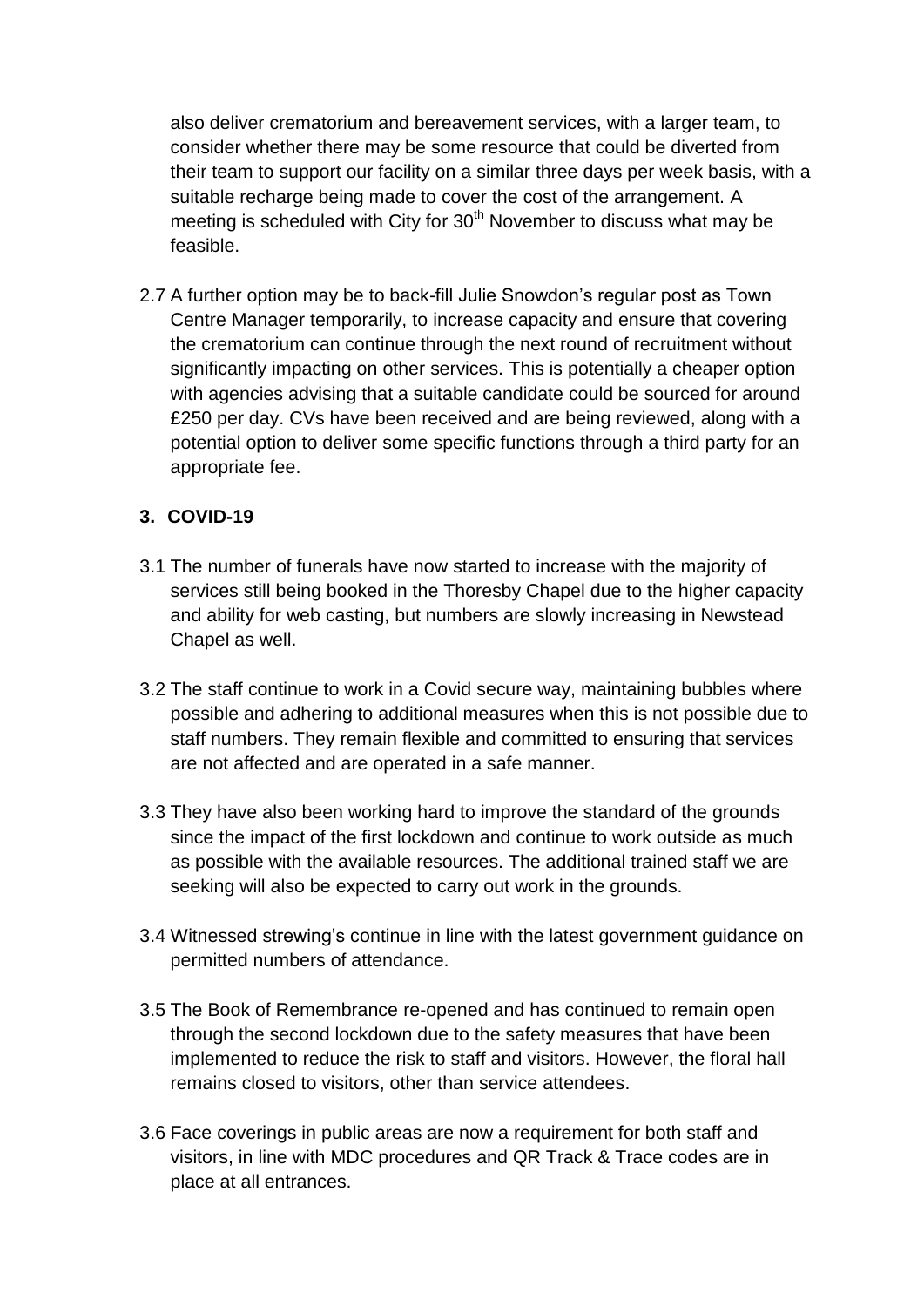### **4. New Proposals**

- 4.1 We are still working on the review of the internet and phone supplier contracts with a view to negotiating a better deal, improving connectivity and reducing cost to the service. The contract has been in place for some time, and as such a review of what is necessary is likely to yield positive results.
- 4.2 We have now attended two demo meetings with alternative suppliers for the BACAS system and one with Obitus with a view to enabling funeral directors to book their own services and music, which is in-line with the majority of other crematoriums and reduces the amount of paperwork that is processed. We are in the process of setting up further demos with two more alternative suppliers for the BACAS system before making a decision to ensure we are obtaining the best possible system. Once these are complete we will then consider procurement options and migration of data.

It is anticipated that the cost of any upgrade or alternative booking system can be found through a budget re-alignment from a vacant 22 hour Grade 2 post, which will realise £7,445.70 savings this year (basic salary plus oncosts) and £14,891.44 in future years, as the efficiency savings will result in that post no longer being required.

After reviewing the extra module for Obitus and the benefits it can provide to both funeral directors and crematorium staff, it has been decided that we will procure that service straight away at a cost of £250 per month for the remainder of this year and through 2021/22.

### **5. Grounds Maintenance works**

- 5.1 The crematorium will be closed to services from Thursday, 26 November to Tuesday, 1 December to enable critical repairs and grounds work to be carried out on the site.
- 5.2 During this period the following work will take place:-
	- Removal of two Cherry trees, stump grinding, wall removal and levelling of ground at the main entrance.
	- Three Pine trees removed from the Newstead Chapel and compound area, including stump grinding.
	- The Beech hedge along the right hand side of the main drive will be cut and re-shaped.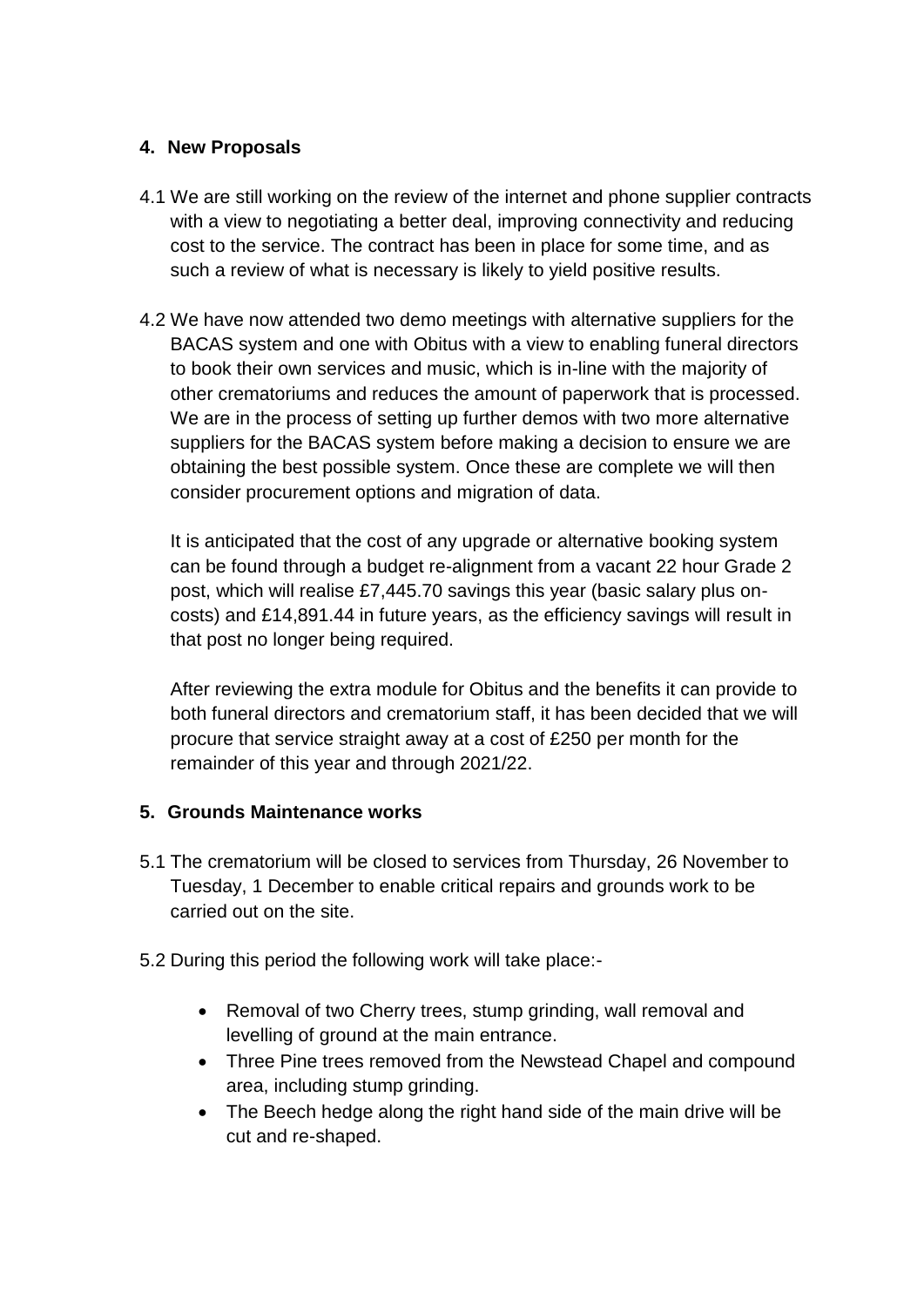- Investigation work and potential repair to collapsed drains between Thoresby Chapel and Newstead Chapel entrances.
- Music control room stripped out and new electrics fitted.
- Low wall opposite the entrance to Newstead Chapel re-built and pointed where necessary.

There will also be a significant amount of staff training carried out during this period, which is often difficult to deliver when the facility is fully operational.

## **6. Cremation Data**

**6.1** The number of cremations carried out between 1 August 2020 and 31 October 2020 is 468, which is a decrease of 35 (6.96%) compared to 503 over the same period in 2019/2020.

|                       | <b>Ashfield</b> | <b>Mansfield Newark</b> |    | Out of<br>Area | <b>Total</b> |
|-----------------------|-----------------|-------------------------|----|----------------|--------------|
| Aug - Oct 2020        | 183             | 198                     | 20 | 67             | 468          |
| Aug - Oct 2019        | 191             | 200                     | 32 | 80             | 503          |
| Aug - Oct 2018        | 206             | 194                     | 33 | 104            | 537          |
| Aug - Oct 2017        | 206             | 220                     | 40 | 96             | 562          |
| <b>Aug - Oct 2016</b> | 190             | 218                     | 51 | 124            | 583          |

**6.2** The table below shows the last 5 year annual throughput totals per area.

Appendix 1 shows the number of cremations and the percentage split between Ashfield District Council, Mansfield District Council, Newark & Sherwood District Council and Outside of the Joint Committee area between August and October.

The budgeted number of cremations for 2020/21 was 2,100, which was amended due to the impact of Covid-19 and increased number of cremations to 2,430. This figure has been reduced slightly to 2,400 to reflect the dip in number of cremations in October.

The throughput figures will continue to be reviewed monthly and any further changes will be reflected in the budgetary forecasts.

# **7. PPW**

7.1 The outline PPW stock condition report has recently been received and is currently being reviewed. A detailed report with officer recommendations will be submitted at the February 2021 meeting.

This is to ensure that the work is carried out in line with current procurement procedures, all options are considered, which will result in value for money for all projects.